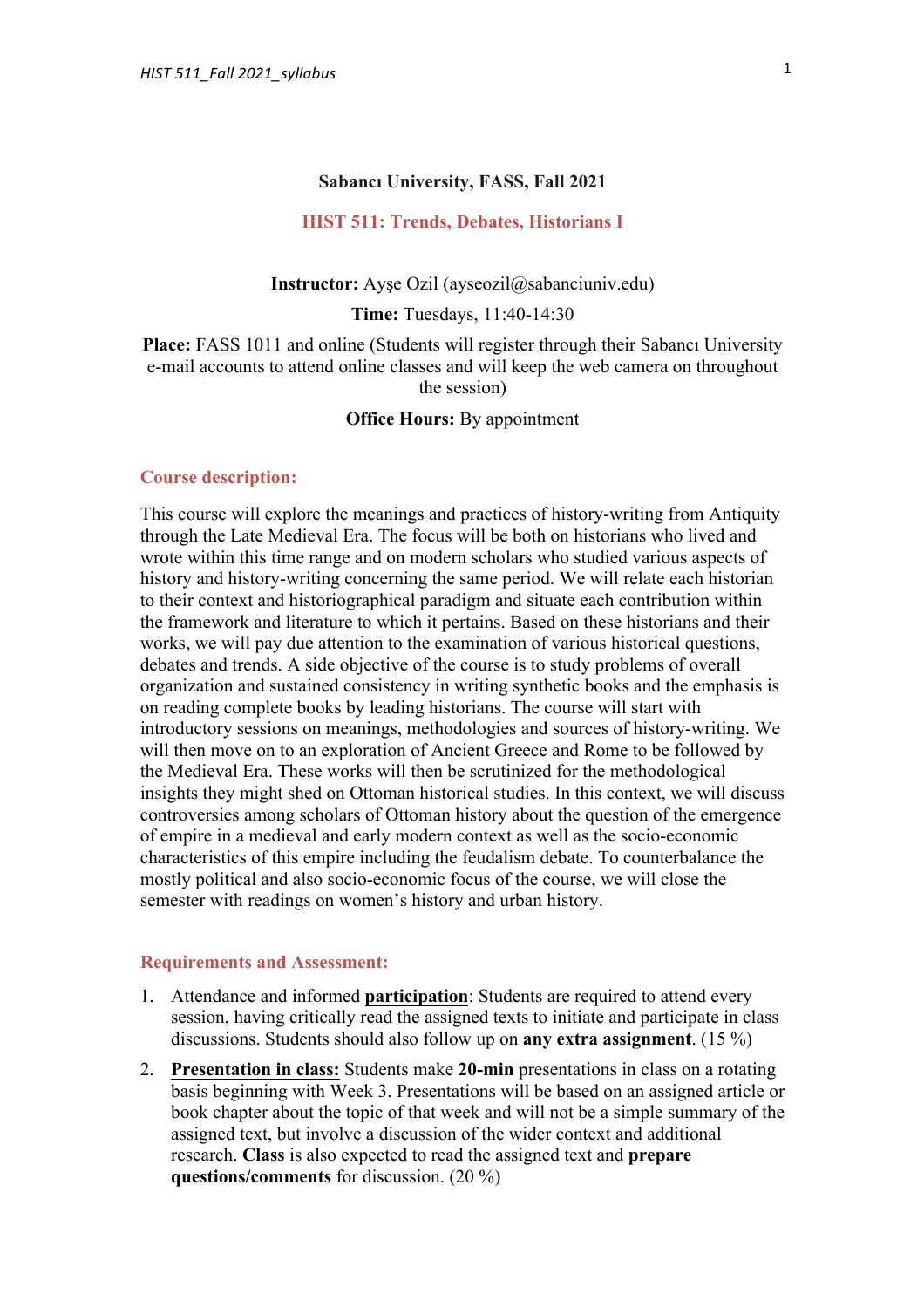- 3. **Take-home Examination (Final Paper)**: Students choose a topic from (or related to) the syllabus, submit the title, a detailed abstract (700-word) and a preliminary bibliography (at least 10 items) for their final paper (**deadline: Oct 26**). (5 %) The final paper must include discussion/references to at least 5 subjects/questions raised in class and the readings. Students submit their final paper (**4000 words; deadline: Jan 12**). (30 %)
- 4. **Final examination**: The examination is composed of 2-3 essay questions. (30 %)

## **Schedule and Readings:**

**Readings** and **extra materials** will be available on reserve, on SU course+, (http://sucourse.sabanciuniv.edu), or online. Since all announcements on the online page are considered official by the university rules, it is the students' responsibility to follow these announcements and materials provided through SU course+ online. Students are to check the SU course+ website in order to follow weekly pacing, additional materials and announcements.

"Course content, requirements and policies are subject to change at the discretion of the instructor".

# **Topics and Required Readings**

## **Week 1, Sept 28:** Introduction and Fundamentals of Historiography

. Ferdan Ergut, *Tarihin Hakikatleri* (Istanbul: İletişim, 2021), excerpts.

## **Week 2, Oct 5:** Ancient Greek Historical Traditions I

- . Herodotus, *The Histories* (Oxford: Oxford University Press, 2008).
- . T. J. Luce, *The Greek Historians* (London and New York: Routledge, 1997), Chs. 2, 3.
- . John Gould, *Herodotus* (London: Bristol Classical, 2000), Chs. 2, 4.
	- . Rosalind Thomas, *Herodotus in Context: Ethnography, Science and the Art of Persuasion* (Cambridge: Cambridge University Press, 2000), Chs. 6, 7.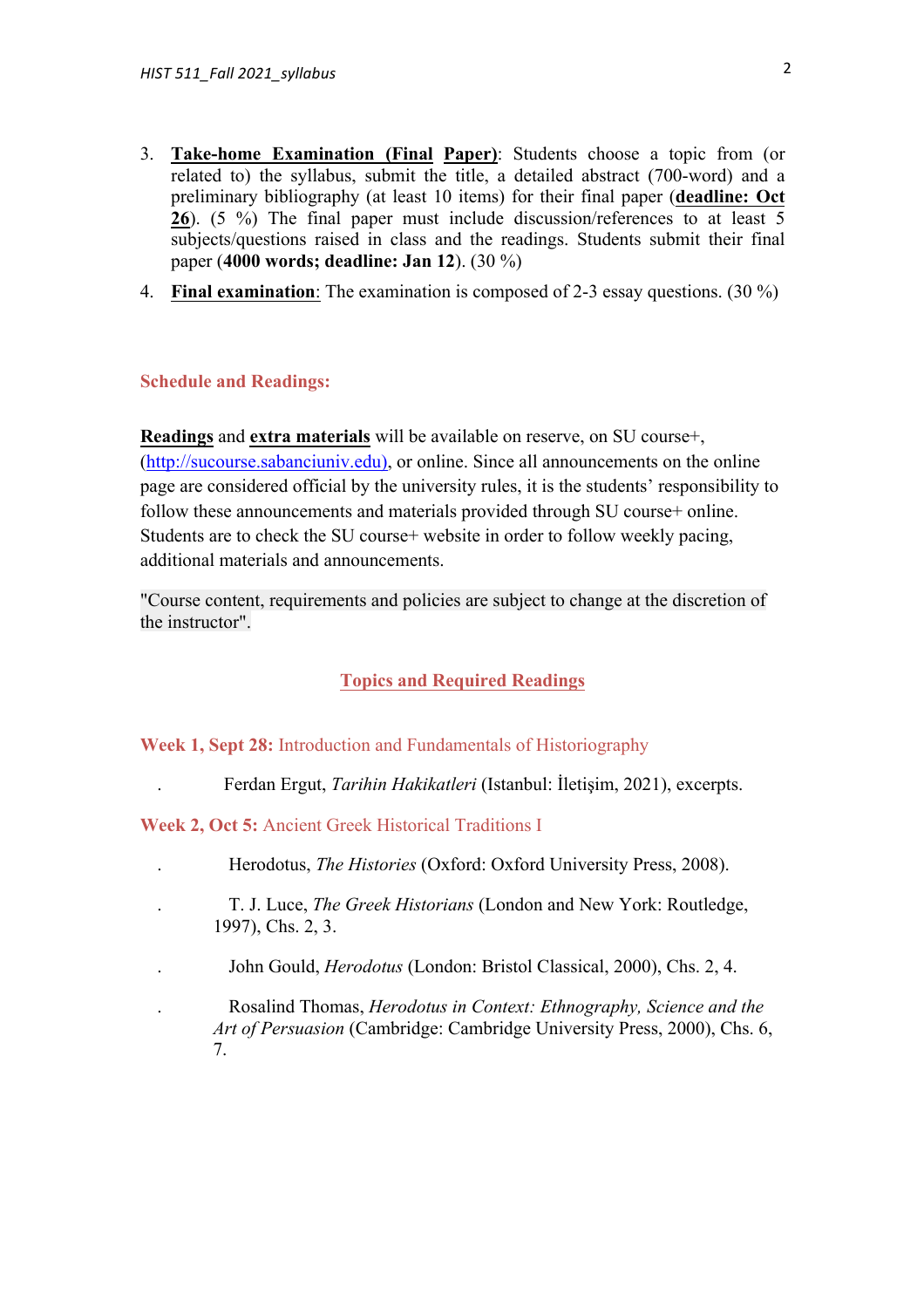**Week 3, Oct 12:** The Ancient Greek Historical Traditions II

- . Thucydides, *The Peloponnessian War*, trans. M. Hammond (Oxford: Oxford University Press, 2009).
- . T. J. Luce, *The Greek Historians* (London and New York: Routledge), Chs. 4, 5.

**Week 4, Oct 19:** Historiography on the Ancient Period I

- . Luke Pitcher, *Writing Ancient History: An Introduction to Classical Historiography* (I. B. Tauris: 2010).
	- . R. G. Collingwood, *The Idea of History* (Oxford: Oxford University Press, 1970), 14-45.
- .Arnaldo Momigliano, "Greek Historiography", *History and Theory* 17/1 (1978), 1-28.
- . J. B. Bury, *The Ancient Greek Historians* (NY: Dover Publications, 1958), 36-149.
- . Neil MacGregor, *A History of the World in 100 Objects* (London: Penguin 2012), Chs. 25, 27, 31, 33, 35.
- **Week 5, Oct 26:** Historiography on the Ancient Period II
	- . François Hartog, *The Mirror of Herodotus: The Representation of the Other in the Writing of History* (Berkeley: UCLA Press, 1988), excerpts.
	- . François Hartog, "The Invention of History: Pre-History of a Concept from Homer to Herodotus", *History and Theory*, vol. 39, no. 3 (Oct., 2000), pp. 384-395.

**Week 6, Nov 2:** Romans and History

. Livy, *The Early History of Rome* (Middlesex: Penguin, 1960), esp. II, 9- 15, XXIV, 1-4. (http://www.perseus.tufts.edu/hopper/text?doc=Perseus%3Atext%3A1999.0 2.0157%3Abook%3D24%3Achapter%3D3)

. Mary Beard, SPQR: *A History of Ancient Rome* (Norton and Co.: 2015), Prologue, Chs. 1-2.

**Week 7, Nov 9:** Historiography on Romans: Class and Gender

. Mary Beard, SPQR: *A History of Ancient Rome* (Norton and Co.: 2015), Ch. 11.

. Mary Beard, "The Public Voice of Women", *Women's History Review*, vol. 24 (2015), pp. 809-818 (also available in *London Review of Books*, vol. 36, no. 6 (2014), IC online)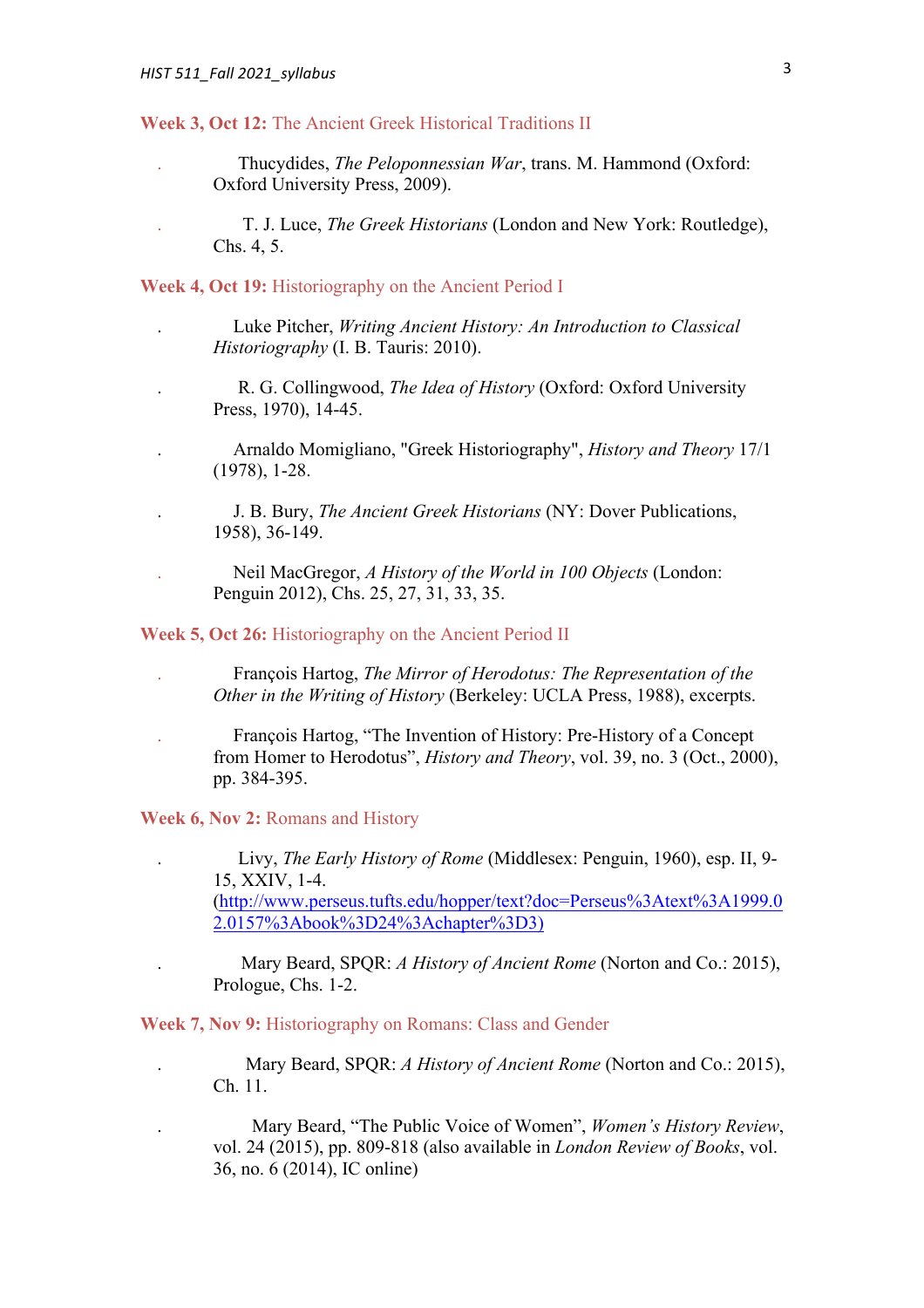**Week 8, Nov 16:** Historiography on the 19<sup>th</sup> Century Perceptions of the Classical Past

. Edhem Eldem, "From Blissful Indifference to Anguished Concern: Ottoman Perceptions of Antiquities 1799-1869", in Z. Bahrani, Z. Çelik and E. Eldem (eds.), *Scramble for the Past: A Story of Archaeology in the Ottoman Empire 1753-1914* (Istanbul: SALT, 2011), pp. 281-329.

. Yannis Hamilakis, "Indigenous Archaeologies in Ottoman Greece", in Z. Bahrani, Z. Çelik and E. Eldem (eds.), *Scramble for the Past: A Story of Archaeology in the Ottoman Empire 1753-1914* (Istanbul: SALT, 2011), pp. 49-69.

**Week 9, Nov 23:** The Early Medieval Period: Historians

- . St Augustine, *The City of God* (Washington, DC: Catholic University of America Press, 1950). (IC online)
- . R. G. Collingwood, *The Idea of History* (Oxford: Oxford University Press, 1970), 46-85.
- . Erich Auerbach, *Mimesis: The Representation of Reality in Western Literature* (Princeton: Princeton University Press, 1968), excerpts.

**Week 10, Nov 30**: The Late Medieval Period: The Question of the Emergence of the Ottoman State

- .Paul Wittek, *The Rise of the Ottoman Empire* (London: Routledge, 2012 [London: Royal Asiatic Society, 1938]). (IC online)
- . Halil İnalcık, "The Question of the Emergence of the Ottoman State", *International Journal of Turkish Studies*, II (1980), pp. 71-79.
- . Cemal Kafadar, *Between Two Worlds: The Construction of the Ottoman State*, Berkeley: University of California, 1995.

**Week 11, Dec 7:** Ottomans, Ottomanists and History: The Feudalism Debate

- . Marc Bloch, *Feudal Society* (London: Routledge, 1989), excerpts.
- . Ömer Lütfi Barkan, "Timar", *İslam Ansiklopedisi* 12/I, 286-333.

. Halil İnalcık, "The Ottoman State: Economy and Society 1300-1600", in Halil İnalcık and Donald Quataert (eds.), *An Economic and Social History of the Ottoman Empire: 1600-1914*, Cambridge: Cambridge University, 1994, pp. 103-154.

. Halil Berktay and Suraiya Faroqhi (eds.), *New Approaches to State and Peasant in Ottoman History* (London: F. Cass, 1992).